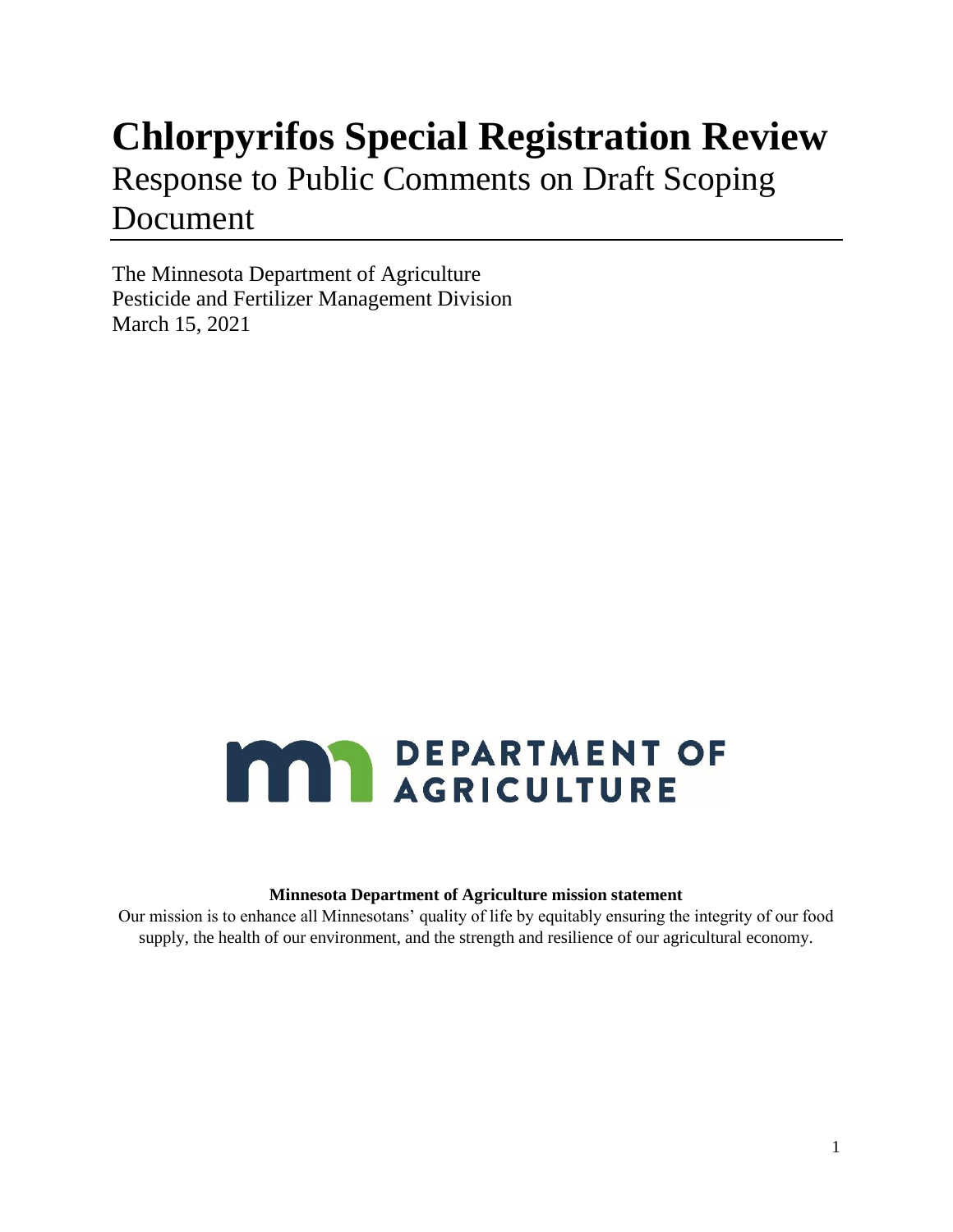**Minnesota Department of Agriculture** 625 Robert St N St. Paul, MN 55155

**Thom Petersen, Commissioner**

**Please direct inquiries about this document to:** Theresa Cira [Theresa.Cira@state.mn.us](mailto:Theresa.Cira@state.mn.us) 651-201-6237

- or -

Raj Mann [Rajinder.Mann@state.mn.us](mailto:Rajinder.Mann@state.mn.us) 651-201-6208

In accordance with the Americans with Disabilities Act, this information is available in alternative forms of communication upon request by calling 651-201-6000, TTY users can call the Minnesota Relay Service at 711. The MDA is an equal opportunity employer and provider.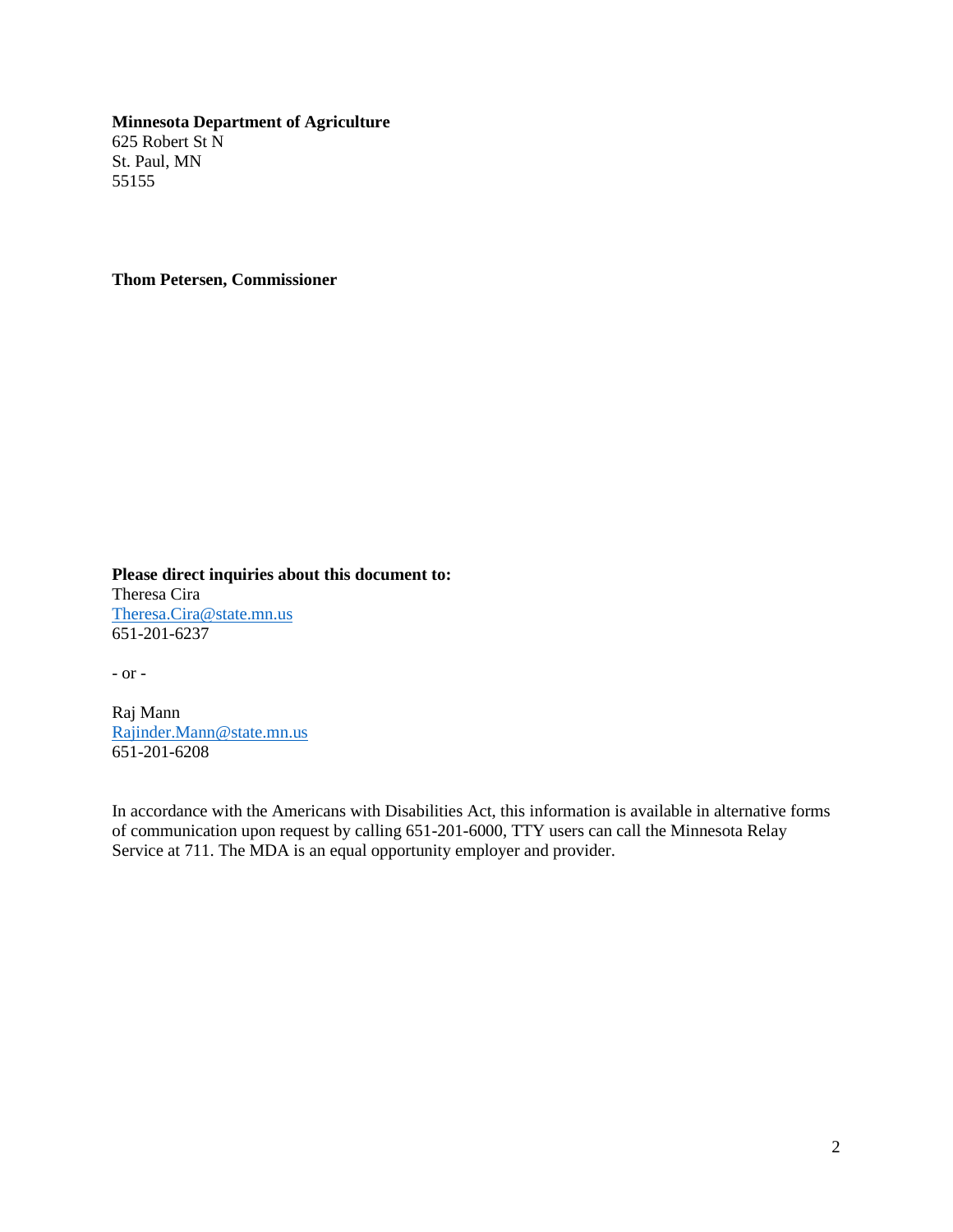## Table of Contents

| Comment #1 Importance and effectiveness of chlorpyrifos in managing pests in Minnesota4 |  |
|-----------------------------------------------------------------------------------------|--|
|                                                                                         |  |
|                                                                                         |  |
|                                                                                         |  |
|                                                                                         |  |
|                                                                                         |  |
|                                                                                         |  |
|                                                                                         |  |
|                                                                                         |  |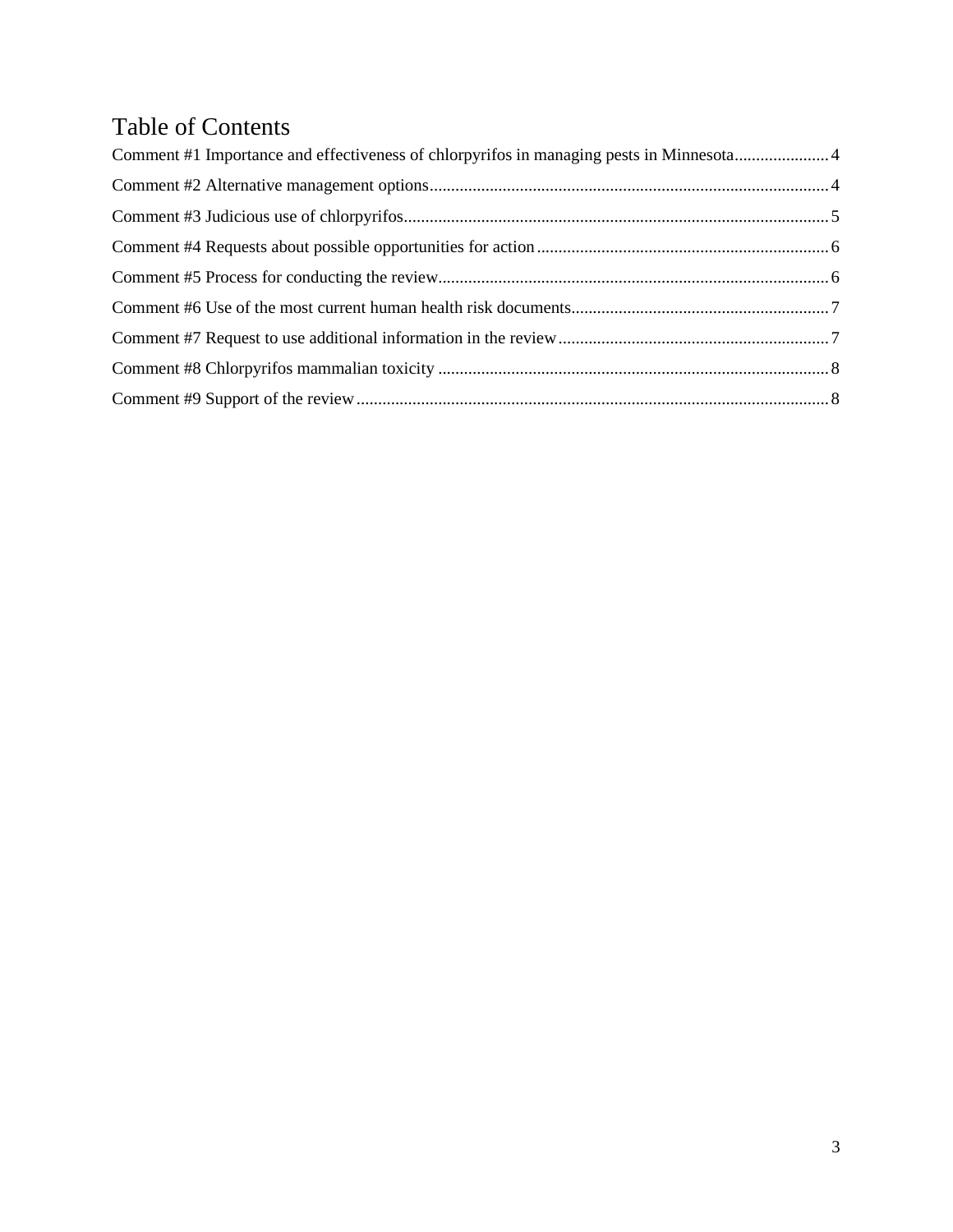Chlorpyrifos is widely used in Minnesota as an important tool to manage a variety of arthropod pests. Chlorpyrifos is also a source of contamination in multiple surface water bodies in Minnesota and can pose a substantial risk to human health and the environment. Thus, the Commissioner of Agriculture directed the Pesticide and Fertilizer Management Division of the Minnesota Department of Agriculture (MDA) to conduct a special registration review of chlorpyrifos. A draft scoping document for the special registration review of chlorpyrifos was written and made available for public comment from July 20, 2020 to September 17, 2020.

The MDA would like to thank everyone who submitted comments. We received responses from 11 groups or individuals. The full comments can be found on the MDA's website [\(www.mda.state.mn.us/pesticide-special-registration-reviews\)](http://www.mda.state.mn.us/pesticide-special-registration-reviews). All comments were carefully reviewed and responses to comments can be found below. Comments with common themes have been combined and commenters are listed in alphabetical order. Based on public comments, minor edits were made to the scoping document and the final version of the scoping document can be viewed at the MDA's website [\(www.mda.state.mn.us/pesticide-special-registration-reviews\)](http://www.mda.state.mn.us/pesticide-special-registration-reviews).

## <span id="page-3-0"></span>Comment #1 Importance and effectiveness of chlorpyrifos in managing pests in Minnesota

**Commenters**: AgriGrowth, American Crystal Sugar Company, Corteva, Minnesota Association of Wheat Growers, Minnesota Corn Growers Association, Minnesota Farm Bureau Federation, Minnesota Nursery and Landscape Association, Minnesota Soybean Growers Association, Paul Groneberg, Red River Valley Sugarbeet Growers Association, Southern Minnesota Beet Sugar Cooperative

## **Comment Summary:**

Many commenters commented about the importance and effectiveness of chlorpyrifos in managing pests in Minnesota crops and the utility of chlorpyrifos in managing insecticide resistance.

## **MDA Response:**

The MDA acknowledges that chlorpyrifos is a highly effective pesticide (i.e., results in rapid and high levels of mortality) against a broad taxonomic range of pests (e.g., aphids, beetles, and mites) including important agronomic pests in Minnesota. Additionally, chlorpyrifos can be beneficial as an option for managing pests that have developed resistance to other classes of insecticides, such as pyrethroid resistant soybean aphids. Other benefits of chlorpyrifos include its low risk of contaminating groundwater, low cost relative to certain alternative pesticides, the availability of multiple formulations for application, and the ability to tank mix it with other pesticides.

The MDA would like to reiterate that the current and potential future benefits of chlorpyrifos in managing major pests in Minnesota, including managing insecticide resistance, will be reviewed and summarized in the special registration review.

## <span id="page-3-1"></span>Comment #2 Alternative management options

**Commenters**: AgriGrowth, American Crystal Sugar Company, Corteva, Minnesota Association of Wheat Growers, Minnesota Corn Growers Association, Minnesota Nursery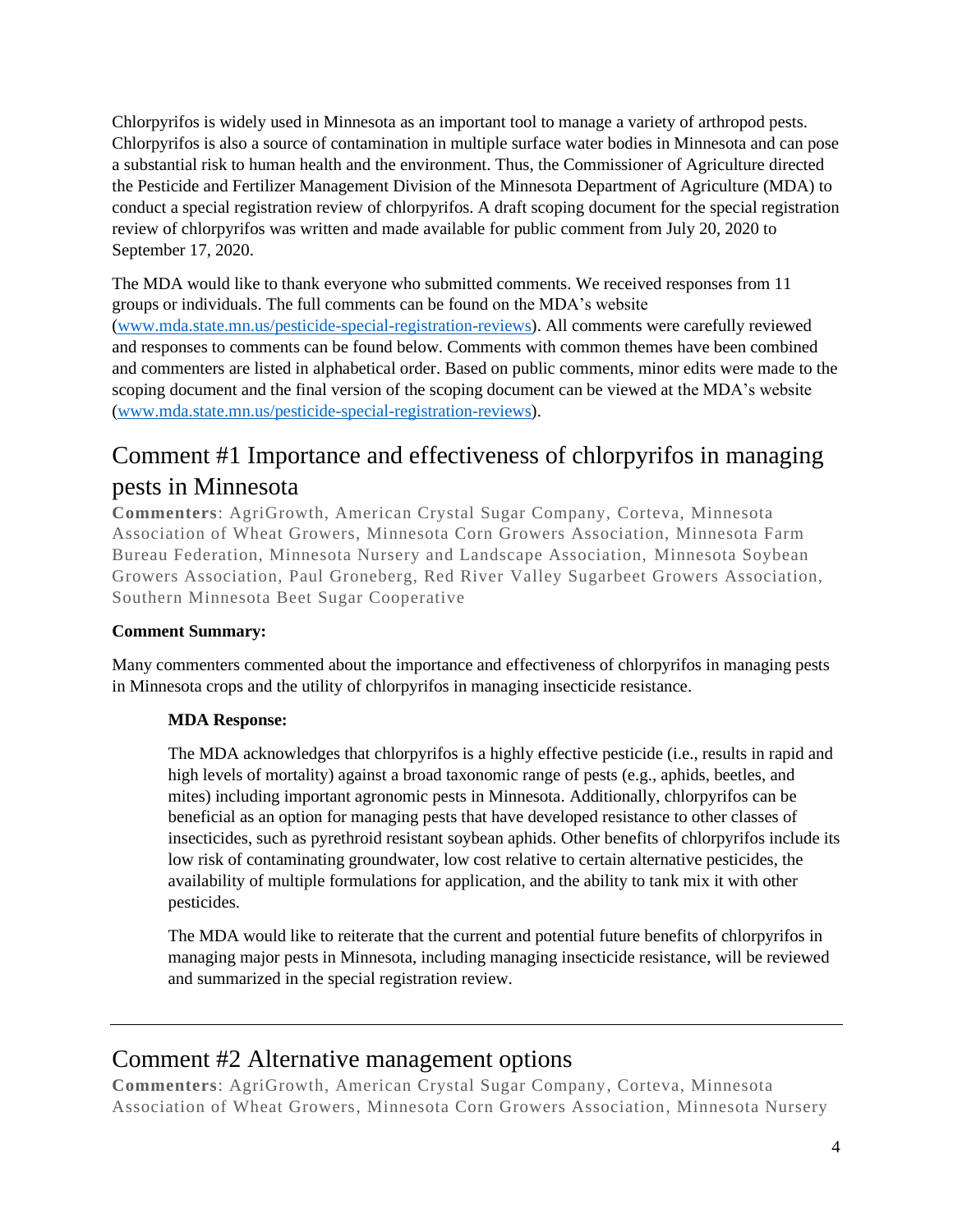and Landscape Association, Minnesota Soybean Growers Association, Paul Groneberg, Red River Valley Sugarbeet Growers Association

#### **Comment Summary:**

Some commenters commented about having few or no alternative pest management options for a variety of pests and crops. Additionally, a few commenters commented on the lack of attention from pesticide companies for certain crops due to relatively small acreage.

## **MDA Response:**

The availability of alternative pest management options is an important factor when weighing potential mitigating actions the MDA may take. Recent data about alternative pest management options to chlorpyrifos, with a focus on the Midwest, will be summarized in the special registration review. The MDA does not have a role in the development or production of pesticidal products, however if the lack of attention for specific crops results in fewer pest management options, that will be reflected in summaries of alternative pest management options in the review.

## <span id="page-4-0"></span>Comment #3 Judicious use of chlorpyrifos

**Commenters:** American Crystal Sugar Company, Minnesota Association of Wheat Growers, Minnesota Farm Bureau Federation, Red River Valley Sugarbeet Growers Association

#### **Comment Summary**:

Some commenters commented on how chlorpyrifos is used only when necessary in a precise targeted manner (e.g., according to the label and/or after employing growing degree days, scouting, economic thresholds). Some commenters also mentioned the attendance of growers at educational events about safely using chlorpyrifos.

#### **MDA Response:**

The MDA agrees that chlorpyrifos is used judiciously by many. However, from 2008 to 2018, the MDA has detected chlorpyrifos in Minnesota surface waters above the chronic water quality standard in 83 samples, including 18 detections above the maximum (i.e., acute) water quality standard. As of March 2020, 13 surface water bodies in Minnesota were proposed for designation by the MPCA or designated as impaired by the Environmental Protection Agency (EPA) due to chlorpyrifos water quality standard violations. Twelve of the violations were the result of exceedances of the maximum standard. In 2012, the Commissioner of Agriculture designated chlorpyrifos as a "surface water pesticide of concern." Due to contamination in multiple surface water bodies in Minnesota and the risk chlorpyrifos poses to human health and the environment the Commissioner of Agriculture directed this special registration review of chlorpyrifos be conducted.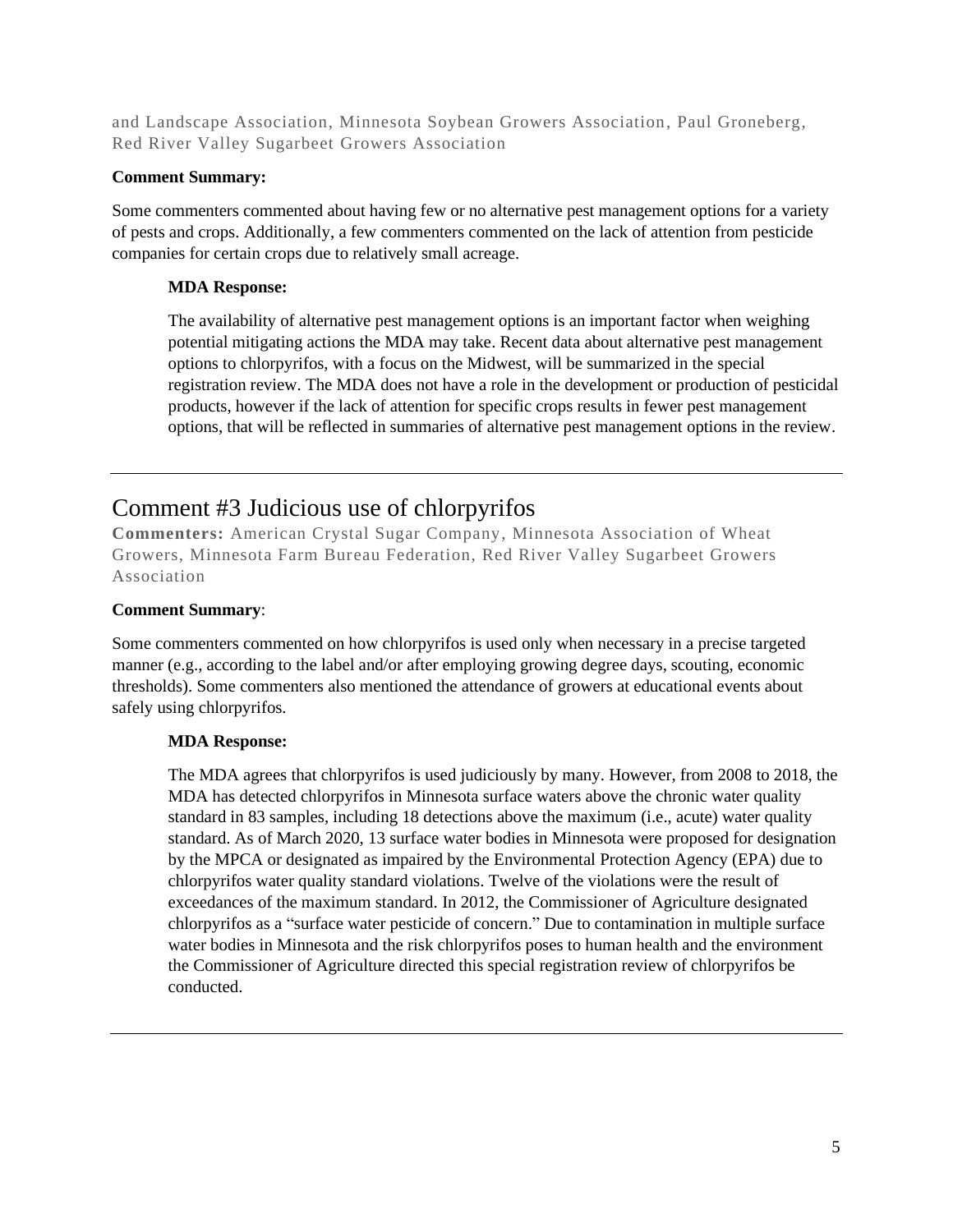## <span id="page-5-0"></span>Comment #4 Requests about possible opportunities for action

**Commenters:** Minnesota Nursery and Landscape Association, Minnesota Soybean Growers Association, Paul Groneberg

### **Comment Summary**:

Some commenters requested specific options regarding mitigating the risks of chlorpyrifos to the environment or potential restrictions on the use of chlorpyrifos (i.e., possible opportunities for action). Specifically, comments requested that the MDA:

- 1. Conduct a cost benefit analysis
- 2. Increase and/or improve education and outreach about chlorpyrifos
- 3. Base potential restrictions on use

## **MDA Response:**

The opportunities for action will depend on the findings of the special registration review of chlorpyrifos. Any proposed actions will be science-based and arise from a thorough and balanced assessment of the "topics for consideration" outlined in the scoping document.

- 1. The "benefits of use" for chlorpyrifos is a topic for consideration in the review (page 13 in the scoping document), however, we rely on the EPA's cost-benefit analysis, so will not conduct our own cost-benefit analysis as that would be redundant.
- 2. The "MDA's education and outreach" is also a topic for consideration in the review (page 14 in the scoping document) and the MDA will continue to work with external partners to conduct education and outreach. However, given the detections of chlorpyrifos in surface waters (see comment #3), education and outreach efforts thus far have not adequately mitigated the risks of chlorpyrifos across the state.
- 3. The unique risks and benefits for different uses of chlorpyrifos will be considered when investigating opportunities for action.

## <span id="page-5-1"></span>Comment #5 Process for conducting the review

**Commenters:** Minnesota Nursery and Landscape Association, Minnesota Soybean Growers Association

## **Comment Summary:**

Two commenters made comments about the process of conducing the special registration review. Specifically, comments included requests that the MDA:

- 1) Not use California studies on crops not grown in Minnesota as the model to limit use of chlorpyrifos in Minnesota;
- 2) Determine the sources of chlorpyrifos contamination to investigate whether these pathways can be effectively mitigated through enhanced best management practices;
- 3) Comprehensively document, review, and understand the various, crop- and pest-specific uses of chlorpyrifos-based products in Minnesota, including nursery and landscape uses and address the availability and efficacy of alternatives; and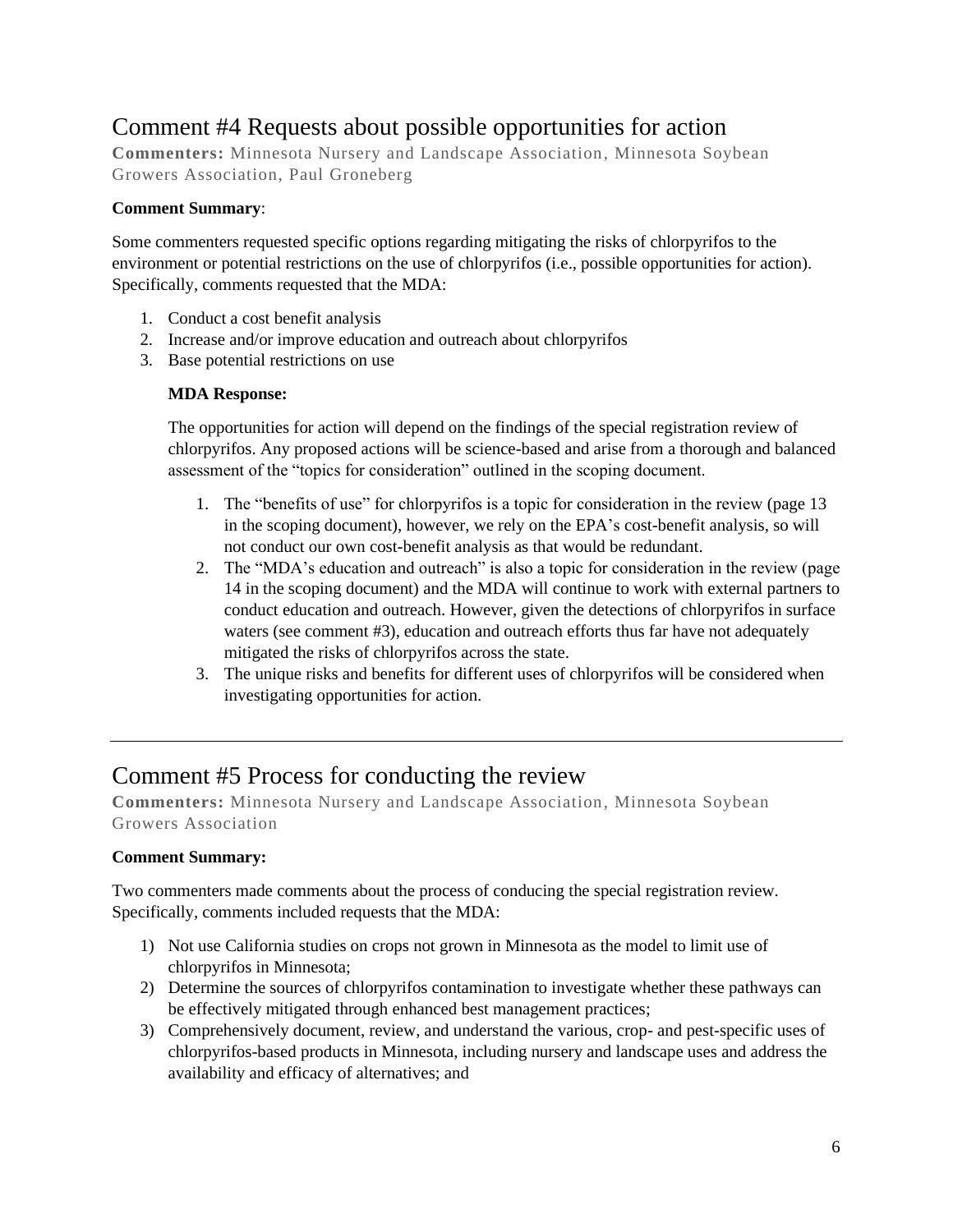4) Include a detailed review and analysis of the MDA's education and outreach efforts and their effectiveness regarding chlorpyrifos. Additionally, use this analysis to guide and improve future education and outreach initiatives specific to chlorpyrifos and to pesticides in.

## **MDA Response:**

- 1. The opportunities for action will depend on the findings of the special registration review of chlorpyrifos. The science-based review will focus on studies from MN and states with similar crops and climates. However, in some cases, where local data is not available, it is useful to understand the science from other regions and crops. Regional differences will be considered when using studies from other areas.
- 2. Chlorpyrifos contamination in Minnesota surface water likely results from nonpoint sources which are difficult to identify and quantify. However, the review will consider potential pathways such as spray drift, runoff, and volatilization to investigate opportunities to mitigate potential contamination through specific pathways.
- 3. Chlorpyrifos products are registered to manage arthropods such as insects, ticks, and mites on or in agricultural crops, nursery plants, ornamentals, wood structures, cattle, and other habitats. The special registration review will provide a summary of the various, current and potential future crop- and pest-specific uses of chlorpyrifos-based products in Minnesota, including nursery and landscape uses. Additionally, the review will address and consider available alternatives.
- 4. The MDA's current and past chlorpyrifos education and outreach efforts will be described in the review. The review will also evaluate the effectiveness of these educational programs and explore opportunities to strengthen and expand education and outreach efforts.

## <span id="page-6-0"></span>Comment #6 Use of the most current human health risk documents

**Commenters**: AgriGrowth, Corteva, Minnesota Corn Growers Association

#### **Comment Summary:**

Some commenters requested that the MDA use, at the time, forthcoming documents on chlorpyrifos from the EPA's Office of Pesticide Programs (OPP). Specifically, an updated Human Health Risk Assessment and a proposed Registration Review Interim Decision for chlorpyrifos.

## **MDA Response:**

In September 2020, after the comment period for the MDA's scoping document closed, the EPA-OPP issued a Draft Ecological Risk Assessment and a Revised Human Health Risk Assessment for public comment, and an updated Drinking Water Assessment. The MDA will review and use, as appropriate, all publicly available relevant documents, including EPA-OPP documents on chlorpyrifos. This has been clarified in the revised scoping document on page 3 and 9.

<span id="page-6-1"></span>Comment #7 Request to use additional information in the review **Commenter**: Corteva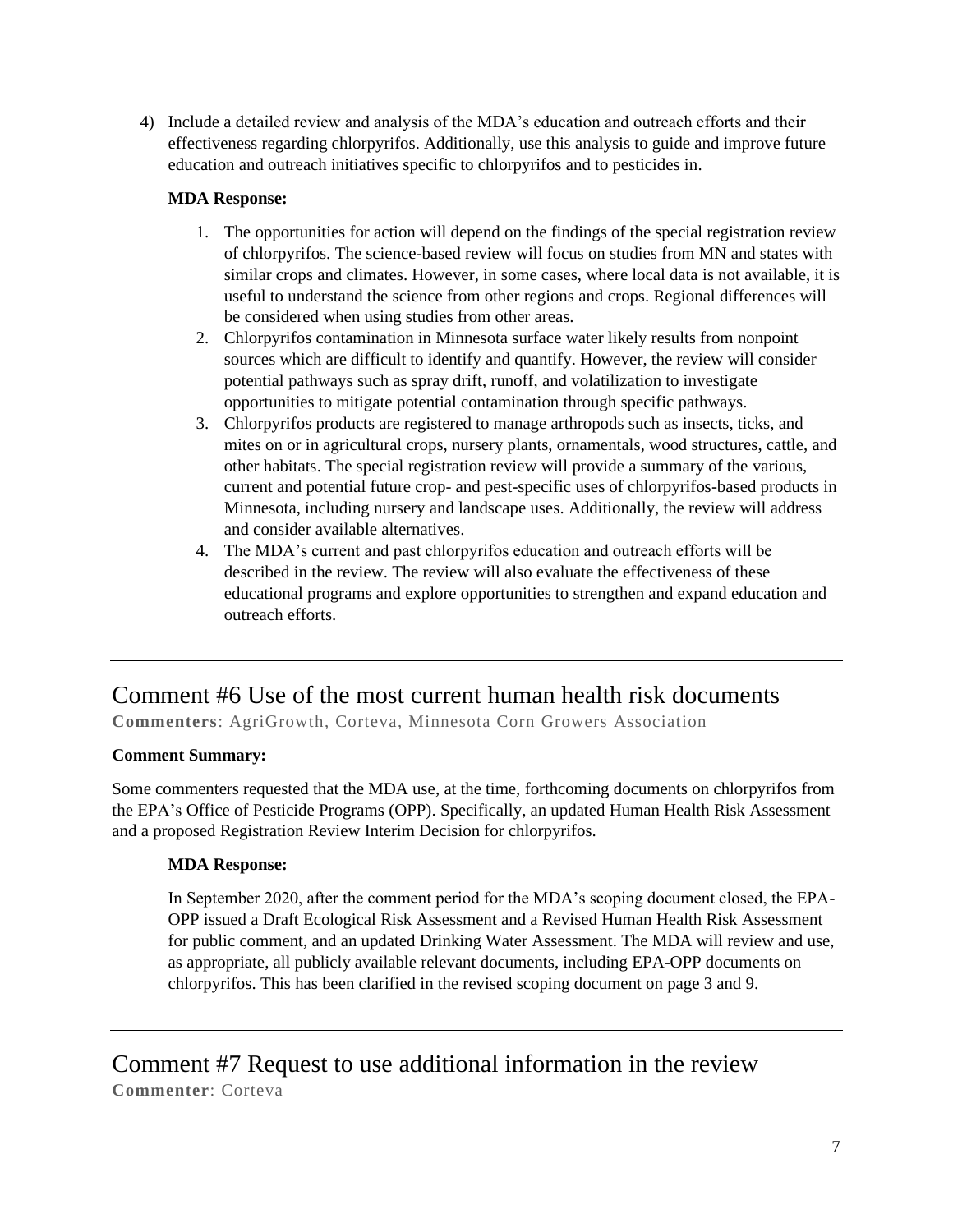#### **Comment Summary:**

The commenter provided documents in relation to the EPA's 2016 chlorpyrifos human health risk assessment ("Public comments: Chlorpyrifos revised human health risk assessment for registration review [EPA's Office of Pesticide Programs, November 3,2016]") and the EPA's denial of the Petition to revoke all tolerances and cancel all registrations for chlorpyrifos ("Dow AgroScience LLC's response to objections to the EPA's denial of petition to revoke all tolerances and cancel all registrations for chlorpyrifos") and asked the MDA to review and consider them as part of the special registration review of chlorpyrifos.

### **MDA Response:**

The MDA will consider any new and unique information that has not previously been submitted to and reviewed by the EPA. The MDA will work with the EPA to determine if the documents were considered while making decisions about chlorpyrifos. The MDA's special registration reviews are not intended to be redundant of analyses and decisions reached by the EPA during federal registration.

## <span id="page-7-0"></span>Comment #8 Chlorpyrifos mammalian toxicity

**Commenters**: AgriGrowth, Corteva

#### **Comment Summary:**

Two commenters provided their opinions about chlorpyrifos mammalian toxicity and stated that regulatory authorities should work within a standardized regulatory framework relying on specified regulatory studies conducted within the regiment of "Good Laboratory Practices" to set regulatory endpoints.

#### **MDA Response:**

The MDA will rely on the expertise of the EPA and the Minnesota Department of Health to fully review and assess the science related to the mammalian and human health risks of chlorpyrifos for the special registration review. According to the EPA's website, the EPA's Good Laboratory Practice Standards (GLPS) compliance monitoring program ensures the quality and integrity of test data submitted to the Agency in support of a pesticide product registration under the Federal Insecticide, Fungicide and Rodenticide Act (FIFRA), section 5 of the Toxic Substances Control Act (TSCA), and pursuant to testing consent agreements and test rules issued under section 4 of TSCA.

## <span id="page-7-1"></span>Comment #9 Support of the review

**Commenters**: Corteva, Minnesota Nursery and Landscape Association

#### **Comment Summary:**

One commenter expressed their support for the proposed special registration review of chlorpyrifos and another commenter expressed support for MDA's priority of avoiding "Special Reviews" that are redundant to those conducted by EPA.